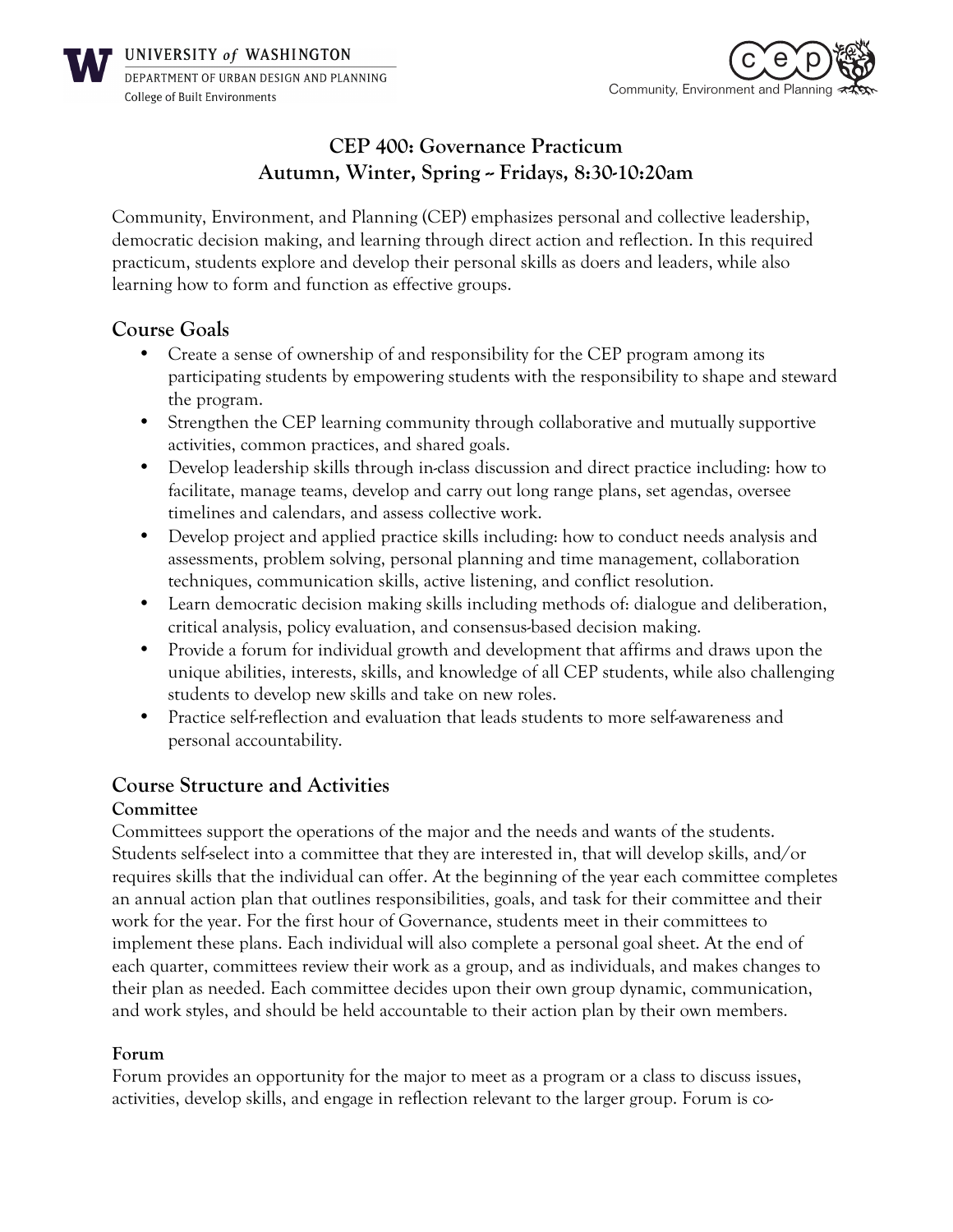

#### UNIVERSITY of WASHINGTON

DEPARTMENT OF URBAN DESIGN AND PLANNING **College of Built Environments** 



facilitated by two students with an agenda developed in collaboration with Steering and CEP Staff. Every other Friday, students meet as an entire major or a class cohort to deliberate ideas, share information, and/or develop collaboration and leadership skills. Activities vary week to week, and are subject to change dependent on the needs of the major. Example activities include:

- Professional or student-led skill workshops
- Facilitated discussions of current events, i.e. local or national elections, UW policy
- Student presentations and discussion about that address issues within the major and propose policy changes
- Community-building activities
- Guest Speakers with relevant information about interests, organizations, events, etc.
- Guided self-reflection and/or cohort reflection

### **Steering**

Steering manages communication across committees, decision-making, and the overall affairs of the major. Steering is made up of at least one person designated as a 'point' from every committee plus staff and faculty. This is an optional third hour for others.

# **Group Assignments**

Group assignment directions are available through CEP's Google Drive and the Governance Practicum website. They include:

- **Annual Plan –** Due after the third Committee of Autumn Quarter
- **Quarterly Plan –** Due with the Annual Plan in Autumn and then after the first Committee of each quarter for Winter and Spring
- **Quarterly Review –** Due the last Committee of each quarter
- **Committee Presentation –** Presented during the final Forum of the quarter

# **Individual Assignments**

- **Personal Committee Goals -** Goal setting is a valuable tool to practice personal accountability and time management. Submit your Personal Committee Goals online via Canvas Course Website by the  $2<sup>nd</sup> THURSDAY$  of each quarter. In your submission, please answer the following:
	- o What outcomes are you responsible for in your committee work and what steps will you take to achieve them?
	- o What skill(s) do you want to further develop/practice/learn?
	- o How do you plan to be an engaged and productive committee member?
- **Self-Evaluation -** CEP values self-reflection as a way to be more intentional in the individual and collective learning process. If done thoughtfully, it can help a student assess their learning for the quarter and set goals to continually build upon past work. Using your Personal Committee Goals from the beginning of the quarter, use the following Catalyst Survey (https://catalyst.uw.edu/webq/survey/khoss4/245517) to evaluate and reflect upon your work this quarter. Your self-evaluation is due on the THURSDAY before the final committee session at 11:59pm.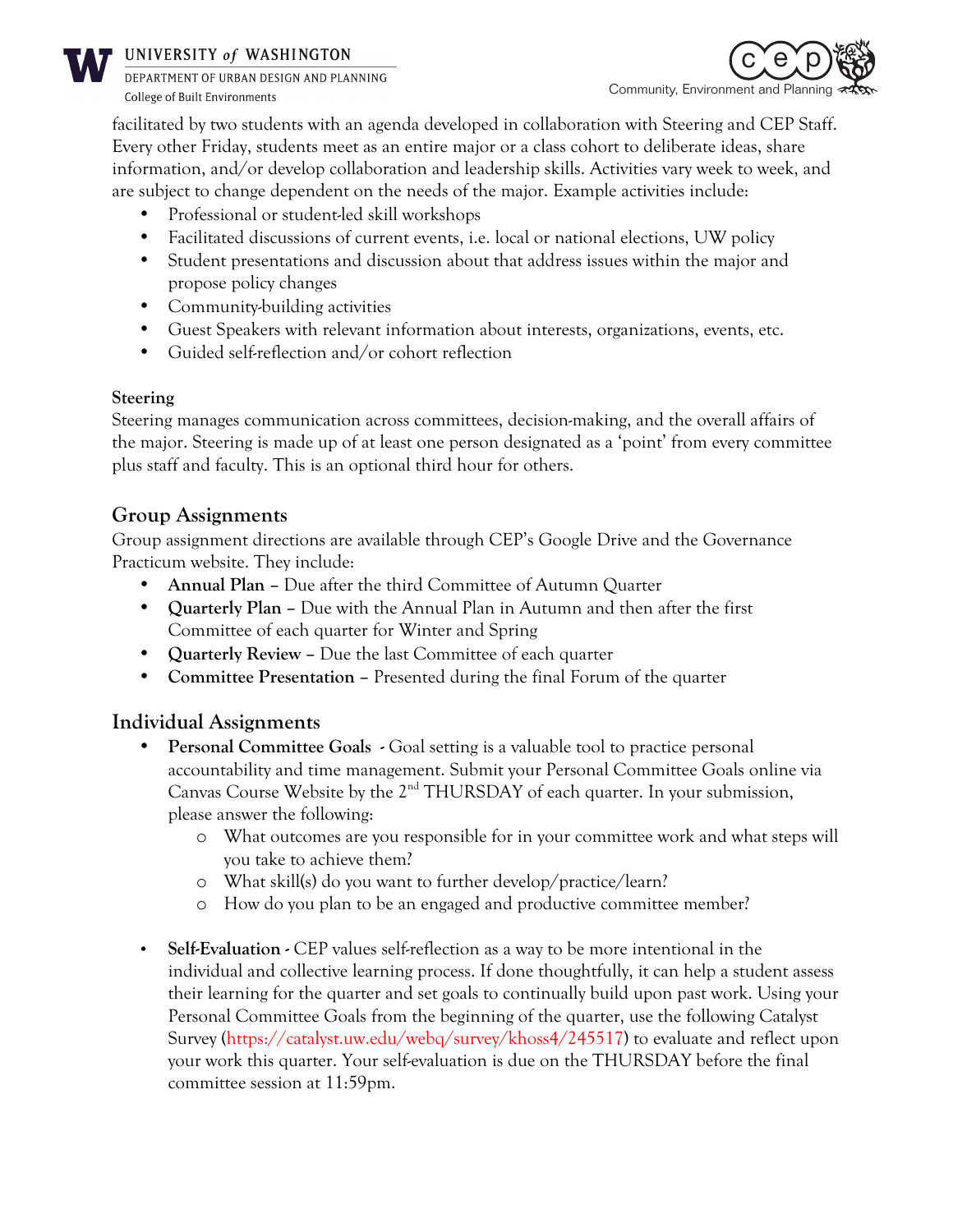

#### UNIVERSITY of WASHINGTON

DEPARTMENT OF URBAN DESIGN AND PLANNING **College of Built Environments** 



• **Two Anonymous Peer Evaluations -** In order to ensure active and purposeful participation within committee, CEP has a peer evaluative process. Two anonymous peer evaluations will be conducted per quarter. This is an opportunity to reflect on other members' contributions to the committee. Peer evaluations are to be conducted via the same Catalyst (https://catalyst.uw.edu/webq/survey/khoss4/245517), and are due on the THURSDAY before the final committee session at 11:59pm.

### **Assessment**<sup>1</sup>

### **CEP students receive credit for Governance if they:**

- $\checkmark$  Complete the three individual assignments listed above
- Receive at least 26 out of 40 possible points for the course
	- $\circ$  10 points for committee attendance (1 absence = minus 1 point. 1 late = 1/3 of a point)
	- o 10 points for self-evaluation
	- o 10 points from *each* of the 2 anonymous peer evaluations
- $\checkmark$  Attendance at 80% of Forum Sessions (with the exception of excused absences, such as a family emergency, broken down bus, etc. that were communicated to CEP staff).

IF a student receives less than 26 points OR they fail to be present at Forum 80% of the time (besides excused absences), they receive an "incomplete" that quarter. They are required to set up a meeting with one of CEP 400's instructors and their committee point(s) to discuss ways to improve their performance. If they show improvement the following quarter, that "incomplete" is changed to "credit."

IF a student receives less than 26 points two quarters in a row OR they fail to be present at Forum 80% of the time (besides excused absences) two quarters in a row, that "incomplete" will become "no credit." The student will work with the instructors, committee points, and/or Steering to identify an acceptable way to achieve the learning goals of the course through make-up work, outlined in the Syllabus. Final discretion falls to the instructors of the course.

Attendance at Governance (Committee and Forum) will be recorded and students with 100% attendance are recognized in the final Forum of each quarter. Students who end the year with overall 90% attendance or higher are recognized in the end of year Leaflet.

 $1$  If CEP Governance instructors see large discrepancies between self and peer evaluations, they may decide to talk with individuals involved to evaluate committee performance with more detail. Additionally, as with any UW class, students reserve the right to appeal a grade they believe is unjustified. In the event of this occurrence, students may request a meeting with CEP Governance instructors.